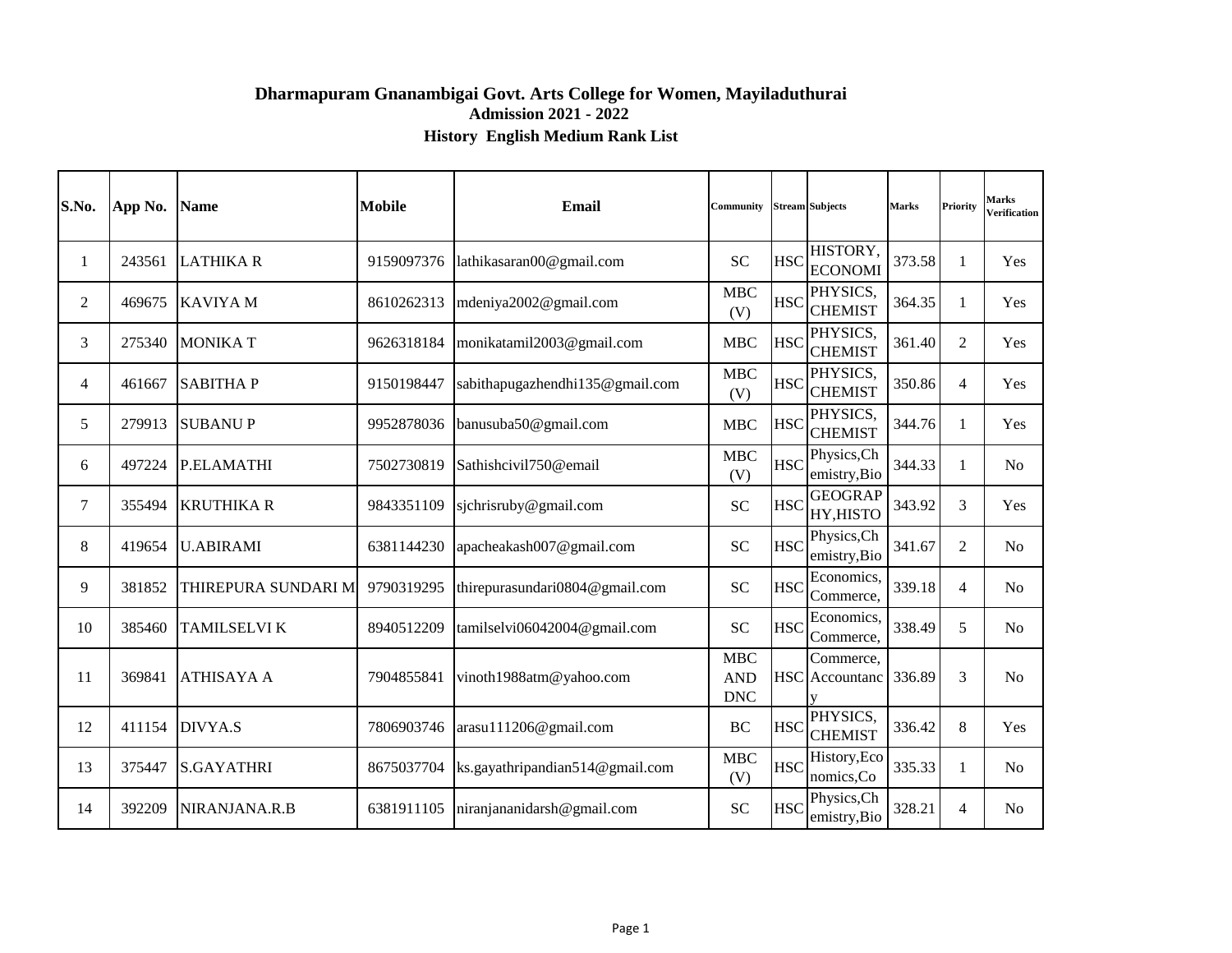| S.No. | App No. | <b>Name</b>         | <b>Mobile</b> | <b>Email</b>               | Community                              |            | <b>Stream Subjects</b>                       | <b>Marks</b> | Priority       | Marks<br>Verification |
|-------|---------|---------------------|---------------|----------------------------|----------------------------------------|------------|----------------------------------------------|--------------|----------------|-----------------------|
| 15    | 396401  | PRIYADHARSHNI.R     | 9865492022    | sudapriyajeeva@gmail.com   | <b>BC</b>                              | <b>HSC</b> | PHYSICS.<br><b>CHEMIST</b>                   | 322.13       | 6              | Yes                   |
| 16    | 474021  | <b>SANTHIYAD</b>    | 8778384592    | santhiyadass22@gmail.com   | <b>SC</b>                              | <b>HSC</b> | <b>GEOGRAP</b><br>HY, HISTO                  | 321.11       | 1              | <b>Yes</b>            |
| 17    | 314405  | <b>MONISHA S</b>    | 9003974507    | ramplkm2000@gmail.com      | BC                                     | <b>HSC</b> | Economics,<br>Commerce,                      | 317.90       | $\overline{4}$ | No                    |
| 18    | 406422  | <b>AARTHIR</b>      | 8098536024    | akalya19062001@gmail.com   | <b>SC</b>                              | <b>HSC</b> | PHYSICS.<br><b>CHEMIST</b>                   | 314.07       | 3              | <b>Yes</b>            |
| 19    | 415061  | <b>HARINI G</b>     | 9790385764    | hariniguna003@gmail.com    | <b>BC</b>                              | <b>HSC</b> | <b>ECONOMI</b><br>CS,COMM                    | 313.99       | 2              | Yes                   |
| 20    | 244091  | <b>AARTHID</b>      | 9566350601    | thamildhanapal27@gmail.com | <b>MBC</b><br>(V)                      | <b>HSC</b> | <b>GEOGRAP</b><br>HY, HISTO                  | 313.88       | 1              | <b>Yes</b>            |
| 21    | 308159  | <b>PREMITHA</b>     | 6383138144    | ulaganathantamil@gmail.com | <b>MBC</b><br><b>AND</b><br><b>DNC</b> |            | Geography,<br>HSC History, Eco<br>nomics, Co | 312.03       | 2              | No                    |
| 22    | 415879  | <b>SANTHIYA S</b>   | 9688984468    | nps833861@gmail.com        | <b>SC</b>                              | <b>HSC</b> | PHYSICS,<br><b>CHEMIST</b>                   | 307.84       | 12             | Yes                   |
| 23    | 390295  | <b>SWATHIR</b>      | 6369408723    | sumanramesh54321@gmail.com | <b>MBC</b><br><b>AND</b><br><b>DNC</b> |            | Commerce,<br><b>HSC</b> Accountanc           | 307.78       | $\overline{4}$ | N <sub>0</sub>        |
| 24    | 350137  | <b>TAMILMOZHI M</b> | 7639985362    | tamilmozhim005@gmail.com   | <b>SC</b>                              | <b>HSC</b> | <b>ECONOMI</b><br>CS,COMM                    | 302.75       | $\overline{2}$ | Yes                   |
| 25    | 221629  | <b>SUVATHIS</b>     | 9566723478    | ssuvathi74@gmail.com       | <b>MBC</b><br>(V)                      | <b>HSC</b> | PHYSICS.<br><b>CHEMIST</b>                   | 301.67       | 9              | Yes                   |
| 26    | 434463  | <b>SOWMIYA G</b>    | 7639721493    | SARANYAANITHA50@GMAIL.COM  | <b>SC</b>                              | <b>HSC</b> | HISTORY.<br><b>ECONOMI</b>                   | 300.46       | $\overline{4}$ | Yes                   |
| 27    | 490558  | PATHMAVATHI L       | 9962900108    | pathmavathil2003@gmail.com | <b>SC</b>                              | <b>HSC</b> | <b>GEOGRAP</b><br>HY, HISTO                  | 299.51       | $\mathbf{1}$   | <b>Yes</b>            |
| 28    | 502007  | <b>NANTHINI M</b>   | 9790372656    | nanthiniskd@gmail.com      | <b>SC</b>                              | <b>HSC</b> | <b>GEOGRAP</b><br>HY, HISTO                  | 297.79       | 2              | <b>Yes</b>            |
| 29    | 434287  | <b>SWATHI</b>       | 9585742443    | swathithiru539@gmail.com   | <b>SC</b>                              | <b>HSC</b> | <b>GEOGRAP</b><br>HY, HISTO                  | 296.69       | -1             | Yes                   |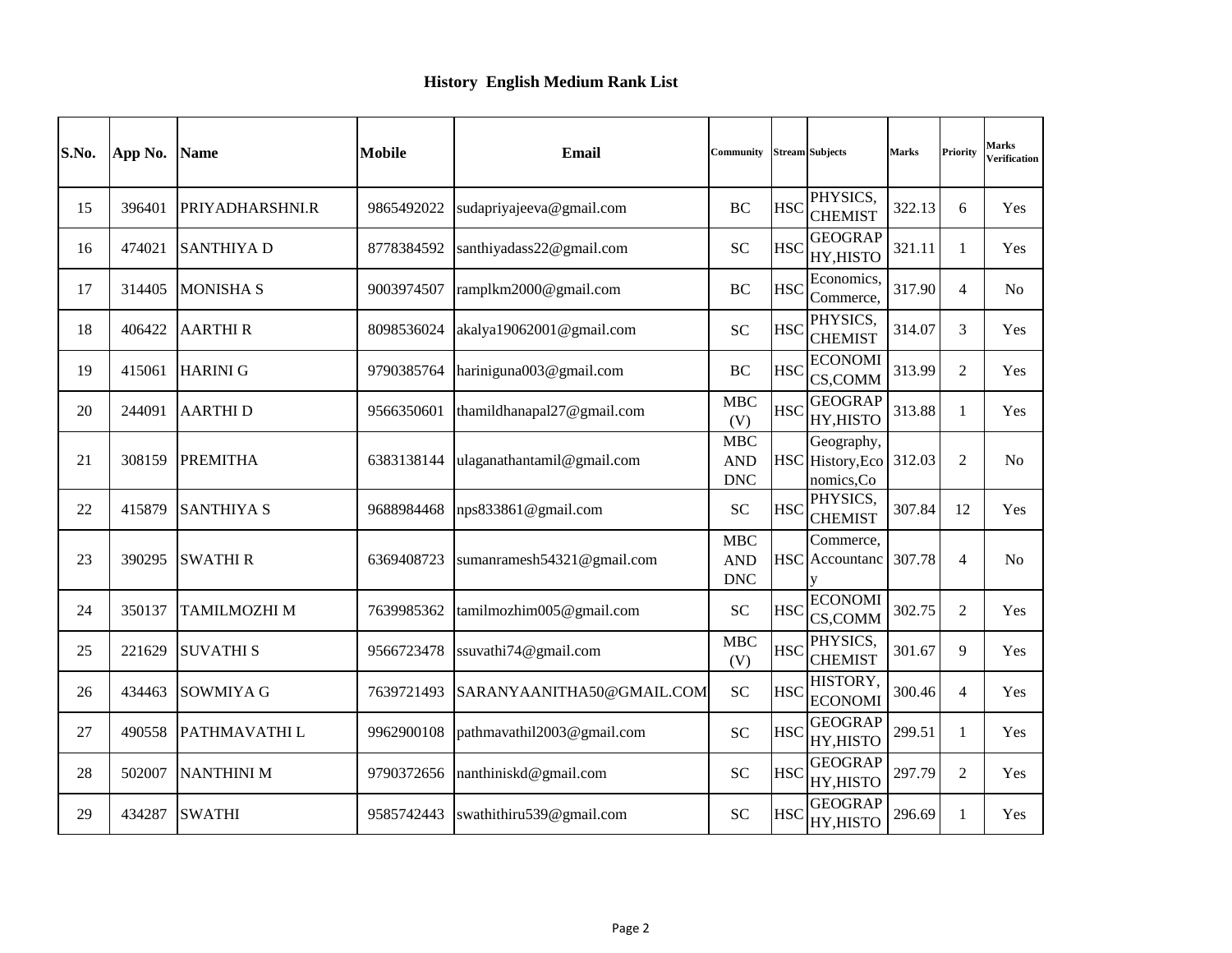| S.No. | App No. | <b>Name</b>         | <b>Mobile</b> | <b>Email</b>                    | <b>Community</b>                       |            | <b>Stream Subjects</b>                      | <b>Marks</b> | Priority       | <b>Marks</b><br>Verification |
|-------|---------|---------------------|---------------|---------------------------------|----------------------------------------|------------|---------------------------------------------|--------------|----------------|------------------------------|
| 30    | 382320  | <b>KABISHA R</b>    | 9842674253    | kabisha2004r@gmail.com          | <b>SC</b>                              | <b>HSC</b> | <b>ECONOMI</b><br>CS,COMM                   | 294.68       | $\overline{4}$ | Yes                          |
| 31    | 309482  | <b>NIVETHAP</b>     | 9715652451    | 9715palpandiswyswetha@gmail.com | <b>MBC</b><br><b>AND</b><br><b>DNC</b> |            | <b>GEOGRAP</b><br>HSC HY, HISTO<br>RY, ECON | 291.58       | 3              | Yes                          |
| 32    | 497507  | <b>KALAIMATHI M</b> | 8825747575    | kabimathi21@gmail.com           | <b>MBC</b><br>(V)                      | <b>HSC</b> | Physics, Ch<br>emistry, Bio                 | 291.00       | 3              | No                           |
| 33    | 348639  | PRIYA J             | 7604925204    | dhanushyaj07@gmail.com          | <b>SC</b>                              | <b>HSC</b> | <b>GEOGRAP</b><br>HY, HISTO                 | 289.91       | $\mathbf{1}$   | Yes                          |
| 34    | 501848  | <b>SABITHAK</b>     | 9790289446    | sabithasabikumar2002@gmail.com  | <b>SC</b>                              | <b>HSC</b> | HISTORY,<br><b>ECONOMI</b>                  | 289.36       | 3              | Yes                          |
| 35    | 456434  | SINRELLA S          | 9976673926    | girubasiva3926@gmail.com        | <b>SC</b>                              | <b>HSC</b> | Economics,<br>Commerce,                     | 289.21       | 1              | N <sub>0</sub>               |
| 36    | 227973  | <b>SNEHAI</b>       | 8870467054    | snehahermione27@gmail.com       | <b>SC</b>                              | <b>HSC</b> | PHYSICS.<br><b>CHEMIST</b>                  | 286.81       | 3              | Yes                          |
| 37    | 346382  | <b>ABINESHWARI</b>  | 9655938262    | ganeshmoorthy781@gmail.com      | <b>BC</b>                              | <b>HSC</b> | <b>HISTORY.</b><br><b>ECONOMI</b>           | 286.45       | $\overline{c}$ | Yes                          |
| 38    | 211152  | PRIYADHARSHINI M    | 9843506617    | pputhukottaisaravanan@gmail.com | <b>SC</b>                              | <b>HSC</b> | PHYSICS.<br><b>CHEMIST</b>                  | 286.12       | $\overline{2}$ | Yes                          |
| 39    | 335905  | VIJAYALAKSHMI V     | 7539938054    | vv7273837@gmail.com             | <b>SC</b>                              | <b>HSC</b> | PHYSICS,<br><b>CHEMIST</b>                  | 286.07       | 1              | Yes                          |
| 40    | 360250  | <b>KOWSALYA A</b>   | 7639124874    | chinrasumuga@gmail.com          | <b>BC</b>                              | <b>HSC</b> | PHYSICS.<br><b>CHEMIST</b>                  | 282.81       | $\overline{4}$ | Yes                          |
| 41    | 249253  | KANIMOZHI. K        | 9698941009    | muthu428478@gmail.com           | <b>BC</b>                              | <b>HSC</b> | HISTORY,<br><b>ECONOMI</b>                  | 282.44       | $\overline{c}$ | Yes                          |
| 42    | 426936  | SIYAMALADEVI S      | 8940887269    | siyamaladevi0510@gmail.com      | <b>MBC</b><br>(V)                      |            | <b>COMMER</b><br>HSC CE, ACCO               | 277.47       | 3              | Yes                          |
| 43    | 340670  | PUGAZHYA K          | 6385596488    | kavinkeerthi06@gmail.com        | <b>MBC</b><br><b>AND</b><br><b>DNC</b> |            | <b>GEOGRAP</b><br>HSC HY, HISTO<br>RY, ECON | 276.99       | $\mathbf{1}$   | Yes                          |
| 44    | 404305  | <b>SUSHMITHA M</b>  | 7094251308    | sushmimani16@gmail.com          | <b>SC</b>                              | <b>HSC</b> | <b>GEOGRAP</b><br>HY, HISTO                 | 274.99       | 1              | Yes                          |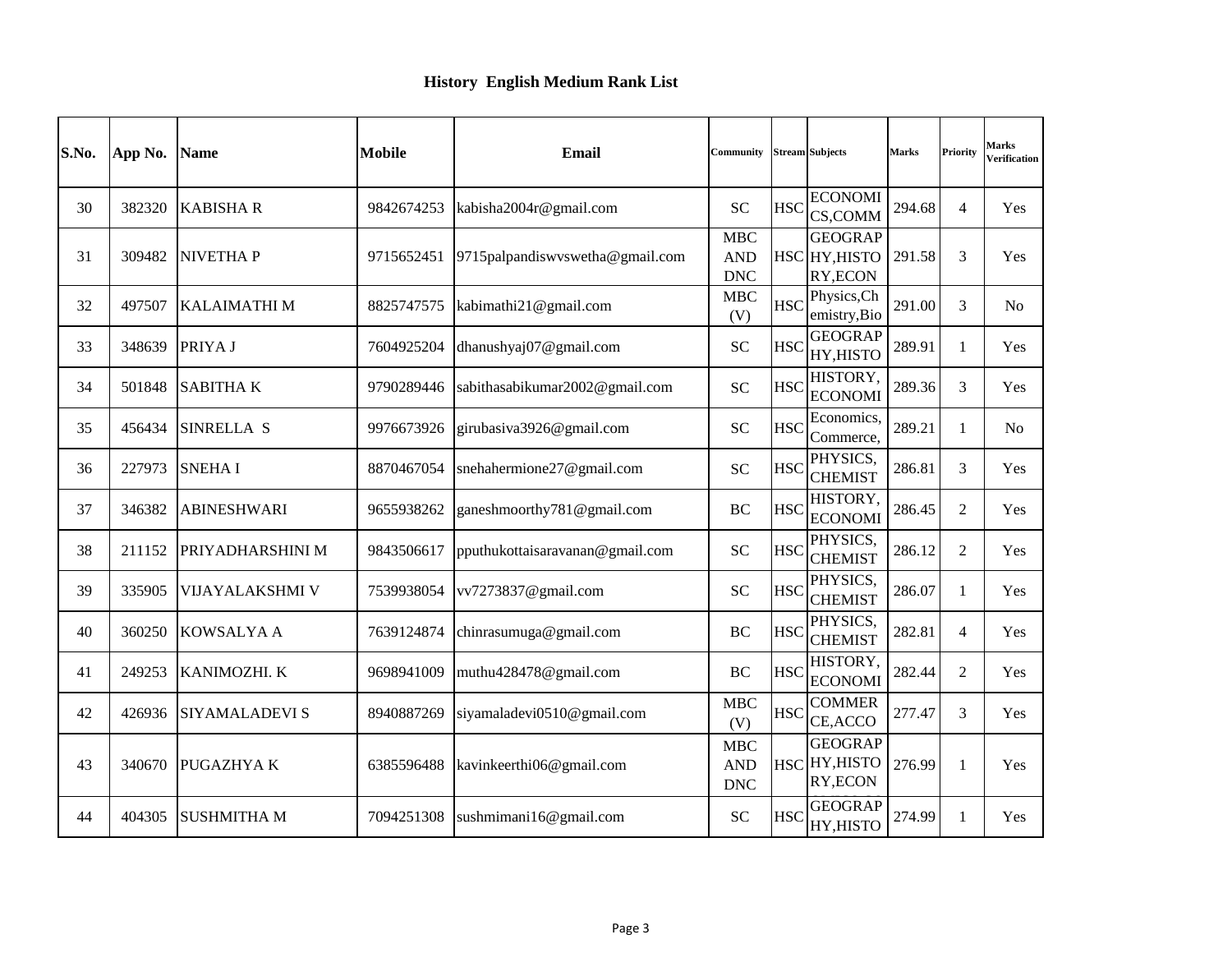| S.No. | App No. | <b>Name</b>            | <b>Mobile</b> | <b>Email</b>                       | Community                              |            | <b>Stream Subjects</b>                      | <b>Marks</b> | Priority       | Marks<br>Verification |
|-------|---------|------------------------|---------------|------------------------------------|----------------------------------------|------------|---------------------------------------------|--------------|----------------|-----------------------|
| 45    | 402549  | <b>MEENATCHI V</b>     | 9095185549    | meenatchi1110@gmail.com            | <b>SC</b>                              | <b>HSC</b> | HISTORY,<br><b>ECONOMI</b>                  | 274.25       | 3              | Yes                   |
| 46    | 439446  | <b>KAVIYA B</b>        | 8778140310    | vbmecheng@gmail.com                | <b>SC</b>                              | <b>HSC</b> | PHYSICS,<br><b>CHEMIST</b>                  | 270.03       | 1              | Yes                   |
| 47    | 352178  | PRIYATHARSHINI S       | 8754275682    | priya2004selvam@gmail.com          | <b>SC</b>                              | <b>HSC</b> | <b>ECONOMI</b><br>CS,COMM                   | 269.88       | 1              | Yes                   |
| 48    | 377543  | <b>BAVYAT</b>          | 6385755924    | dhatshanitamilmaran11@gmail.com    | <b>SC</b>                              | <b>HSC</b> | <b>GEOGRAP</b><br>HY, HISTO                 | 268.47       | $\mathbf{1}$   | Yes                   |
| 49    | 265243  | <b>SUTHANDRADEVI S</b> | 8189925860    | tharanisigaravelu2004@gmail.com    | BC                                     | <b>HSC</b> | HISTORY,<br><b>ECONOMI</b>                  | 267.79       | 3              | Yes                   |
| 50    | 383212  | <b>RAMADEVIB</b>       | 9048248960    | muthamilselvam121212@gmail.com     | <b>SC</b>                              | <b>HSC</b> | <b>ECONOMI</b><br>CS,COMM                   | 266.41       | 5              | Yes                   |
| 51    | 350637  | <b>ISHWARYA E</b>      | 8098126216    | ishwarya872004@gmail.com           | <b>SC</b>                              | <b>HSC</b> | <b>GEOGRAP</b><br>HY, HISTO                 | 265.66       | 3              | Yes                   |
| 52    | 480175  | <b>SOWNTHARYAR</b>     | 8489081356    | RAMYA97CDM@GMAIL.COM               | <b>SC</b>                              | <b>HSC</b> | Geography,<br>History, Eco                  | 265.39       | $\overline{c}$ | N <sub>0</sub>        |
| 53    | 452297  | <b>SNEHAT</b>          | 8489824908    | snehasa914@gmail.com               | <b>BC</b>                              | <b>HSC</b> | PHYSICS,<br><b>CHEMIST</b>                  | 264.41       | 2              | Yes                   |
| 54    | 359947  | <b>BHARATHIM</b>       | 6381820316    | bharathibhuvaneshwari100@gmail.com | <b>BC</b>                              | <b>HSC</b> | <b>GEOGRAP</b><br>HY, HISTO                 | 264.30       | $\overline{2}$ | Yes                   |
| 55    | 408030  | SHEELA.R               | 9361035828    | sheela200410@gmail.com             | <b>MBC</b><br>(V)                      | <b>HSC</b> | <b>GEOGRAP</b><br>HY, HISTO                 | 264.02       | 1              | Yes                   |
| 56    | 450597  | <b>BRINDHAT</b>        | 9342090805    | anithatamizhselvam@gmail.com       | <b>MBC</b><br>(V)                      | <b>HSC</b> | Physics, Ch<br>emistry, Bio                 | 264.00       | 1              | No                    |
| 57    | 221453  | <b>SELVABARATHI S</b>  | 9751873979    | ramke044@gmail.com                 | <b>SC</b>                              | <b>HSC</b> | PHYSICS,<br><b>CHEMIST</b>                  | 263.83       | $\overline{c}$ | Yes                   |
| 58    | 294397  | VINOTHINI R            | 6385781978    | rvinothini2412@gmail.com           | <b>MBC</b><br>(V)                      | <b>HSC</b> | <b>GEOGRAP</b><br>HY, HISTO                 | 263.52       | 2              | Yes                   |
| 59    | 319256  | <b>SWETHAP</b>         | 6369478074    | shivanbala128@gmail.com            | <b>MBC</b><br><b>AND</b><br><b>DNC</b> |            | <b>GEOGRAP</b><br>HSC HY, HISTO<br>RY, ECON | 262.53       | 3              | <b>Yes</b>            |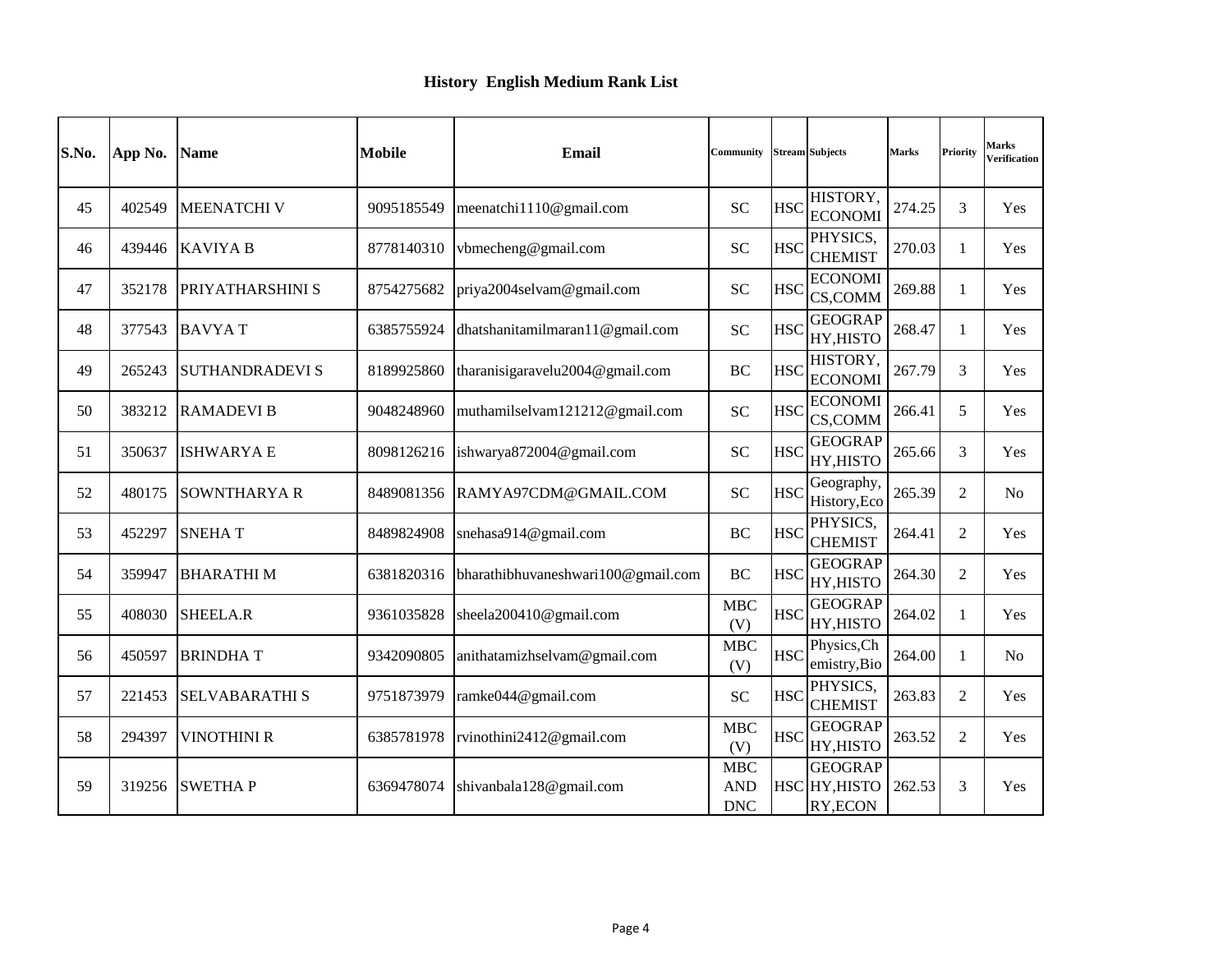| S.No. | App No. | <b>Name</b>         | <b>Mobile</b> | <b>Email</b>                     | Community         |            | <b>Stream Subjects</b>           | <b>Marks</b> | Priority       | Marks<br>Verification |
|-------|---------|---------------------|---------------|----------------------------------|-------------------|------------|----------------------------------|--------------|----------------|-----------------------|
| 60    | 422172  | ААТНІТНҮА К         | 9597001148    | kathirveladhi063@gmail.com       | <b>BC</b>         | <b>HSC</b> | <b>HISTORY</b><br><b>ECONOMI</b> | 261.58       | 3              | Yes                   |
| 61    | 353257  | <b>ARTHIS</b>       | 8248502405    | arthisambasivam@gmail.com        | <b>MBC</b><br>(V) | <b>HSC</b> | PHYSICS.<br><b>CHEMIST</b>       | 260.64       | $\mathbf{1}$   | Yes                   |
| 62    | 407008  | <b>ABISHAT</b>      | 7639714923    | poonthamizh2017@gmail.com        | <b>SC</b>         | <b>HSC</b> | <b>GEOGRAP</b><br>HY, HISTO      | 259.46       | $\overline{2}$ | Yes                   |
| 63    | 228472  | <b>RATHISHAR</b>    | 9791545649    | rrathish493@gmail.com            | <b>SC</b>         | <b>HSC</b> | PHYSICS.<br><b>CHEMIST</b>       | 258.87       | $\mathcal{L}$  | Yes                   |
| 64    | 452045  | <b>MADHAVI</b>      | 9994759378    | geetha18202@gmail.com            | <b>SC</b>         | <b>HSC</b> | HISTORY,<br><b>ECONOMI</b>       | 258.68       | 3              | Yes                   |
| 65    | 347078  | <b>MADHUMITHA R</b> | 9626132442    | madhurajkumar006@gmail.com       | <b>MBC</b><br>(V) | <b>HSC</b> | <b>GEOGRAP</b><br>HY, HISTO      | 258.16       | $\mathbf{1}$   | Yes                   |
| 66    | 502653  | <b>SANTHIYA R</b>   | 7373657391    | r352829@gmail.com                | <b>SC</b>         | <b>HSC</b> | HISTORY.<br><b>ECONOMI</b>       | 256.04       | $\overline{2}$ | <b>Yes</b>            |
| 67    | 509584  | <b>JAYAR</b>        | 9344087311    | tamildasanravi02072000@gmail.com | <b>SC</b>         | <b>HSC</b> | History, Eco<br>nomics, Co       | 254.01       | $\overline{4}$ | N <sub>o</sub>        |
| 68    | 319062  | DEEPALAKSHMI N      | 8531097594    | deepalakshi.n150803@gmail.com    | <b>MBC</b><br>(V) | <b>HSC</b> | HISTORY,<br><b>ECONOMI</b>       | 252.01       | 3              | Yes                   |
| 69    | 464120  | SOUNDHARYA S        | 7339608905    | soundharya14102003@gmail.com     | <b>SC</b>         | <b>HSC</b> | <b>ECONOMI</b><br>CS,COMM        | 250.29       | 3              | Yes                   |
| 70    | 335309  | <b>PADHMAPRIYA</b>  | 7448343245    | padhmapriyan1006@gmail.com       | <b>SCA</b>        | <b>HSC</b> | <b>ECONOMI</b><br>CS,COMM        | 249.34       | $\mathbf{1}$   | Yes                   |
| 71    | 340467  | <b>MEERA</b>        | 6374293997    | meeras1703@gmail.com             | <b>SC</b>         | <b>HSC</b> | HISTORY,<br><b>ECONOMI</b>       | 246.68       | 5              | Yes                   |
| 72    | 303569  | <b>R.SOUNDHARYA</b> | 9566702628    | sg7750635@gmail.com              | BC                | <b>HSC</b> | HISTORY.<br><b>ECONOMI</b>       | 241.56       | $\mathbf{1}$   | Yes                   |
| 73    | 416690  | <b>DHARSHINI</b>    | 9698763791    | emdharshini2003@gmail.com        | <b>SC</b>         | <b>HSC</b> | <b>GEOGRAP</b><br>HY, HISTO      | 240.54       | $\overline{2}$ | <b>Yes</b>            |
| 74    | 454017  | <b>SATHYA SRIB</b>  | 6374774469    | nmadhannagaraj95@gmail.com       | <b>SC</b>         | <b>HSC</b> | <b>GEOGRAP</b><br>HY, HISTO      | 240.42       | 2              | <b>Yes</b>            |
| 75    | 466663  | <b>VINOTHINI V</b>  | 8220047162    | vinoth13052003@gmail.com         | <b>SC</b>         | <b>HSC</b> | <b>GEOGRAP</b><br>HY, HISTO      | 239.41       | -1             | Yes                   |